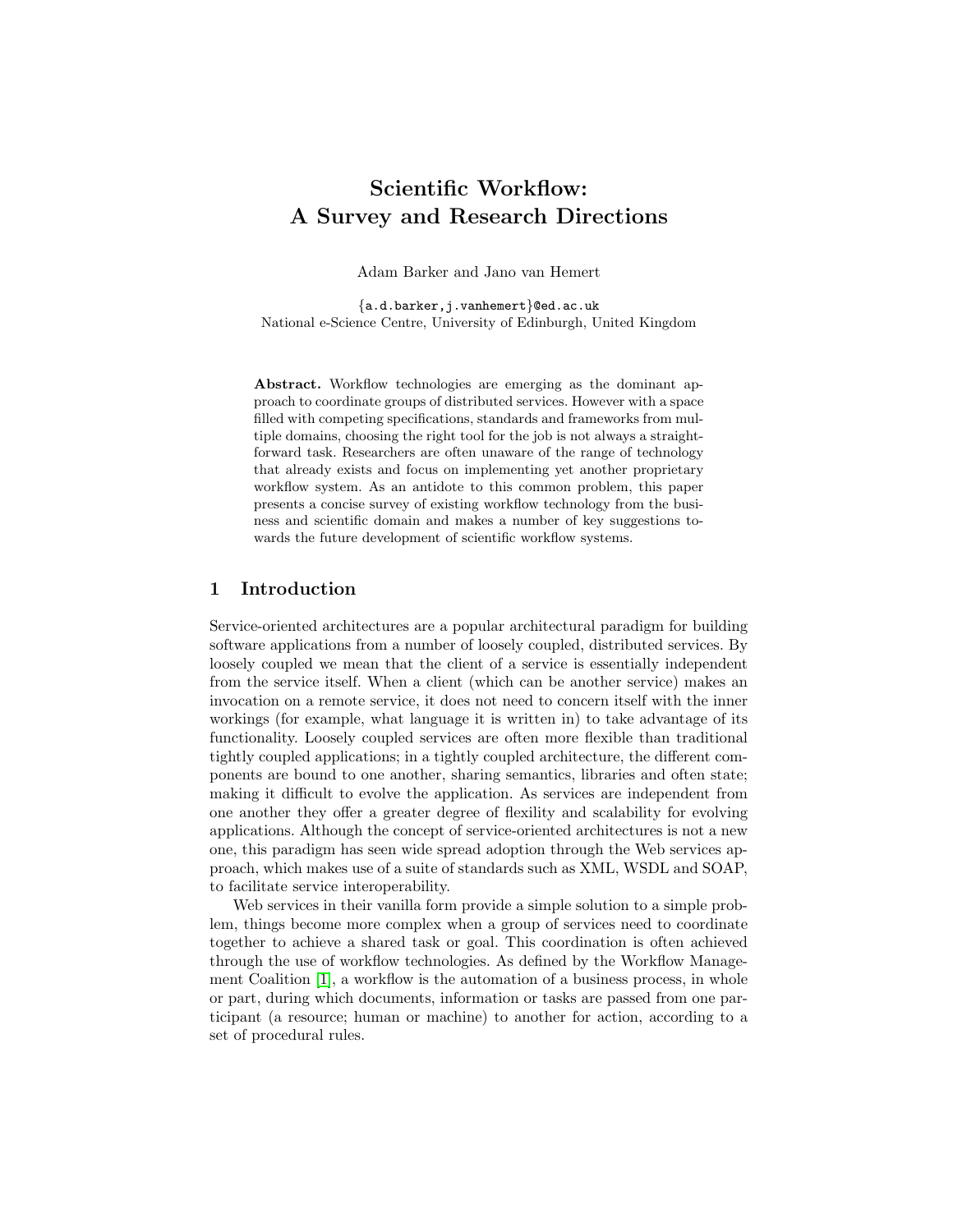Workflow provides the glue for distributed services, which are owned and maintained by multiple organisations. Although originally a concept applied to automate repetitive tasks in business, there is currently much interest in the scientific domain to automate distributed experiments. The plethora of competing workflow specifications, standards, frameworks and toolkits from both the business and scientific community cause researchers and engineers to decide it is safer to reinvent the wheel by implementing yet another proprietary workflow language rather than investing time in existing workflow technologies. As a response to this re-occuring problem, this paper provides a concise survey of existing workflow technology from the business and scientific domain, and uses this to make a number of key suggestions.

## 2 Business workflow technology

As workflow technology was first adopted by the business community, this has led to a space crowded with competing specifications, from opposing companies, some of which have risen to the top, superseding others. Before discussing the standards it is important to note that there are two main architectural approaches to implementing workflow; service orchestration and service choreography.

Service orchestration refers to an executable business process that may interact with both internal and external services. Orchestration describes how services can interact at the message level, with an explicit definition of the control and data flow. Orchestrations can span multiple applications and/or organisations and result in long-lived, transactional processes. A central process always acts as a controller to the involved services and the services themselves have no knowledge of their involvement in a higher level application.

The Business Process Execution Language (BPEL) [\[2\]](#page-6-1) is an executable business process modelling language and currently the current de-facto standard way of orchestrating Web services. It has broad industrial support from companies such as IBM, Microsoft and Oracle. Industrial support brings concrete implementations, tools and training. Recent efforts from the Open Middleware Infrastructure Institute UK (OMII-UK) have resulted in an open-source graphical editor, called BPEL Designer [\[3\]](#page-6-2).

Other languages have been developed but have not been as widely adopted by the community. Yet Another Workflow Language (YAWL) [\[4\]](#page-6-3) is based on the rigourous analysis of workflow patterns, a particular type of design pattern. YAWL aims to support all (or most) of the workflow patterns and has a formal underpinning based on Petri-nets. The language is supported by an an Open Source implementation [\[5\]](#page-7-0) and has some industrial support. XML Process Definition Language (XPDL) is a format standardised by the Workflow Management Coalition (WfMC) to interchange Business Process definitions between different workflow products like modelling tools and workflow engines. WfMOpen [\[6\]](#page-7-1) is an open-source J2EE based implementation of a workflow engine as proposed by the Workflow Management Coalition (WfMC) and the Object Management Group (OMG), WfMOpen uses XPDL as input.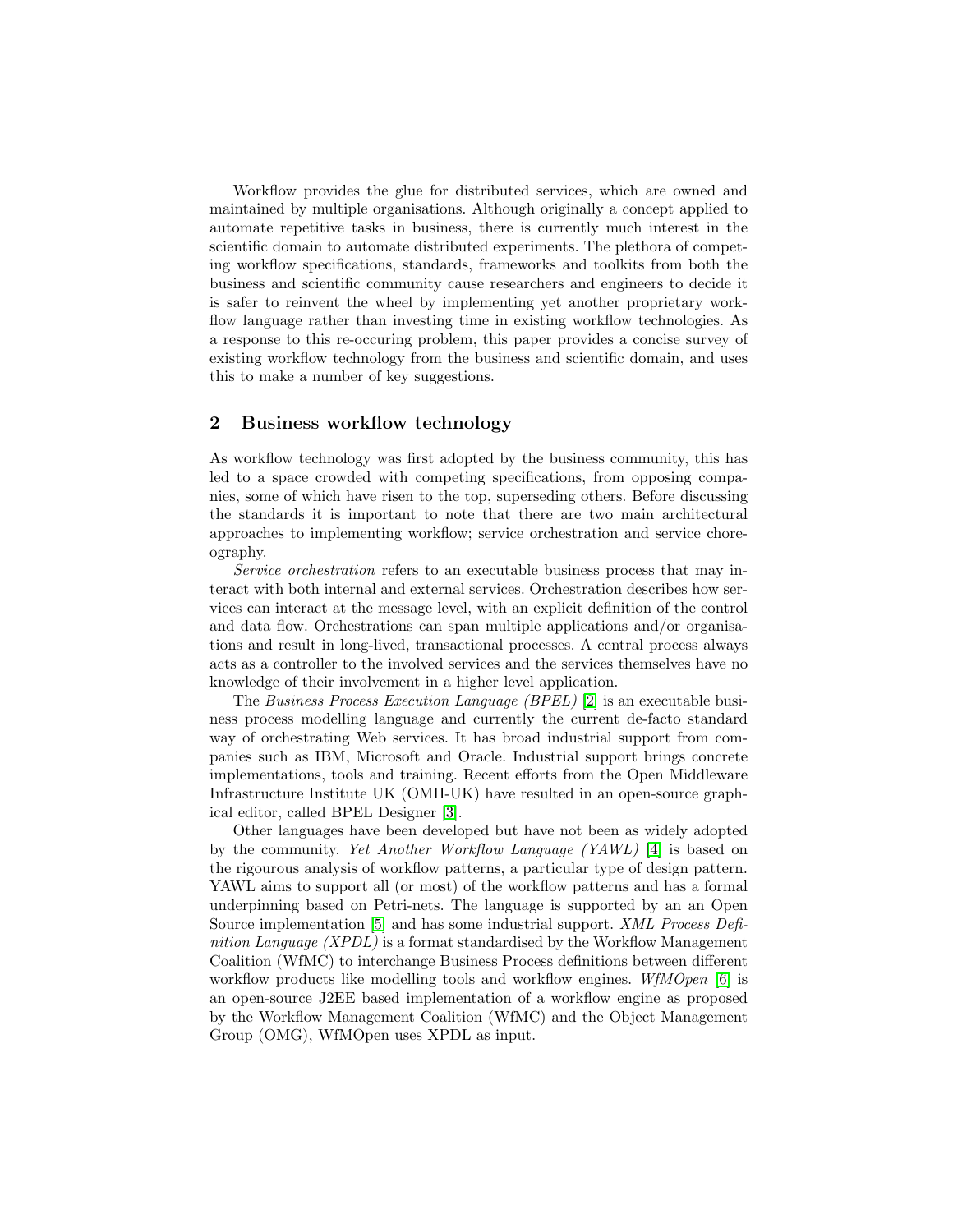Service choreography on the other hand is more collaborative in nature. A choreography model describes a collaboration between a collection of services in order to achieve a common goal. Choreography describes interactions from a global perspective, meaning that all participating services are treated equally, in a peer-to-peer fashion. Each party involved in the process describes the part they play in the interaction. Choreography focuses on message exchange, all involved services are aware of their partners and when to invoke operations. Orchestration differs from choreography in that it describes a process flow between services from the perspective of one participant (centralised control), choreography on the other hand tracks the sequence of messages involving multiple parties (decentralised control, no central server), where no one party truly owns the conversation.

The Web Services Choreography Description Language (WS-CDL) [\[7\]](#page-7-2) is an XML-based language that can be used to describe the common and collaborative observable behavior of multiple services that need to interact in order to achieve a shared goal. WS-CDL describes this behavior from a global or neutral perspective rather than from the perspective of any one party. WS-CDL is designed to sit on top of the Web services interface language, WSDL. WSDL focuses on capturing message types, while WS-CDL is about capturing behaviour. A user models a choreography from a global perspective, then each service will have to be programmed by a developer in such a way that they talk to one another, and in doing so, enforce the constraints of the choreography. WS-CDL supersedes the Web Service Choreography Interface (WSCI), although the language is defined by a W3C specification, at the time of writing no implementations exist and interest in the specification has dwindled.

## 3 Scientific workflow technology

The concepts of workflow have recently been applied to automating large-scale science (or e-Science), coining the term scientific workflow [\[8\]](#page-7-3). Business workflow tools look more like traditional programming languages, and are in general pitched at the wrong level of abstraction for scientists to take advantage of. Instead, scientists require higher level tools, which enable them to plug together problem solving components to prove a scientific hypothesis. A scientific workflow attempts to capture a series of analytical steps, which describe the design process of computational experiments. Scientific workflow systems provide an environment to aid the scientific discovery process through the combination of scientific data management, analysis, simulation, and visualisation.

Scientific and business workflows began from the same common ground. Both communities have overlapping requirements, however they each have their own domain specific requirements, and therefore need separate consideration. Scientific work is centred around conducting experiments, therefore a scientific workflow system should mirror a scientist's conventional work patterns by allowing them to apply their methodology over distributed resources. The workflow system should allow the same information to be shown at various levels of abstraction, depending on who is using the system. A high level of abstraction should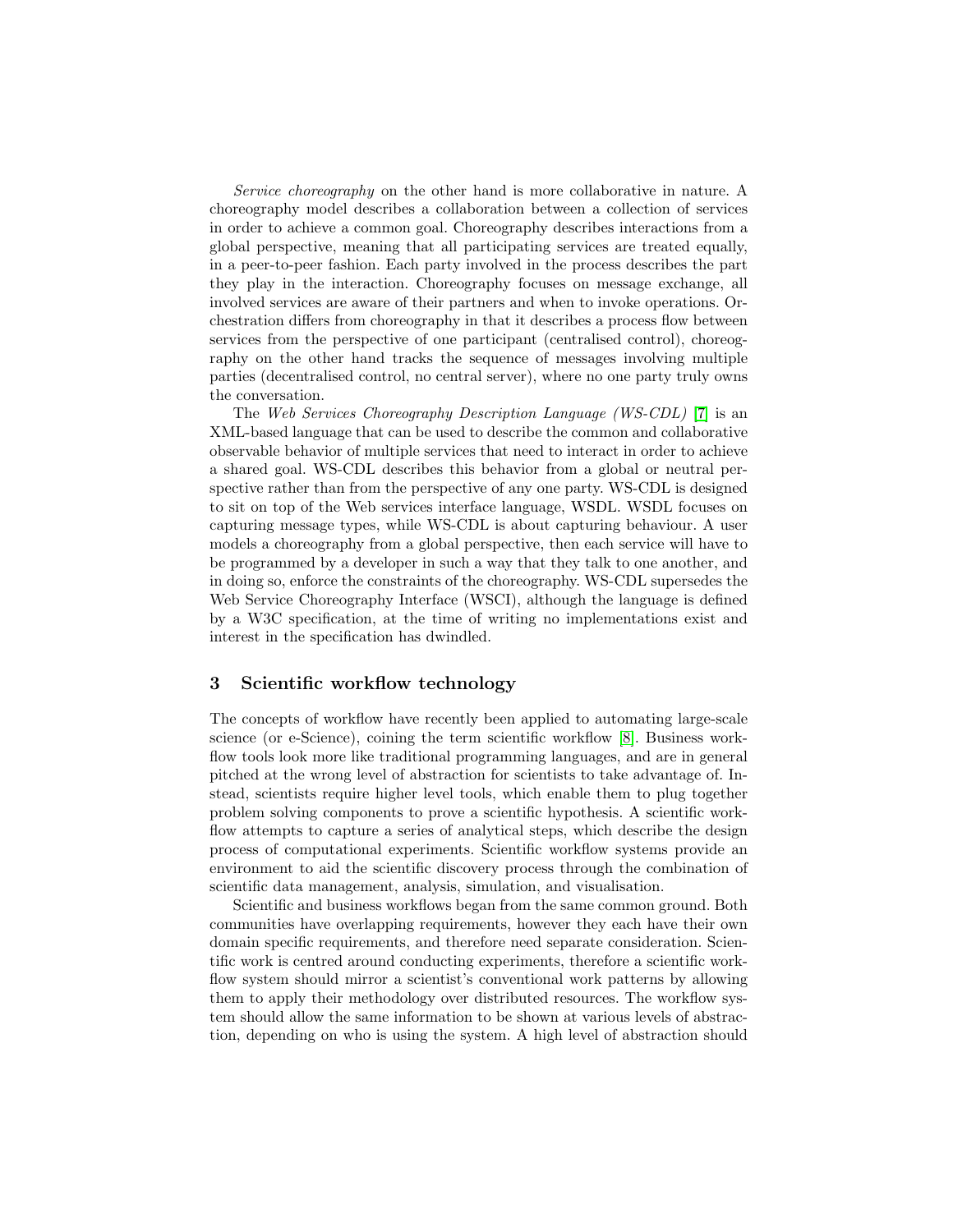be presented to the scientist, who we assume knows nothing, about the underpinnings of service composition. The elements of the workflow should be in the context of the appropriate scientific domain and allow the scientist to validate a hypothesis. The process of constructing a workflow that achieves this validation will generally be built in an incremental manner as opposed to the business oriented approach where a workflow will be designed and then implemented. It is therefore essential that the workflow language and scientific workflow system can support this kind of user-driven, incremental, prototypical approach to workflow composition. As the validation of scientific hypotheses depend on experimental data, scientific workflow tends to have an execution model that is dataflow-oriented, where as business workflow places an emphasis on control-flow patterns and events.

Workflows in the scientific community involve the transportation and analysis of large quantities of data between distributed repositories. Scientists will have to schedule and fund the use of expensive resources and cannot afford for a workflow to fail half way through the execution cycle. It is therefore desirable that the systems that support them are robust and dependable. In addition, they should support incremental workflow construction and must be able to run detached from the user console.

As a consequence of the lengthy, iterative design process, workflows become a valued commodity and a source of intellectual capital. The output of workflows or workflows themselves may be used as a basis for future research, either by the scientists who generated the data, or colleagues in a related field. This methodology is consistent with the usual practise of non-computational labs. These workflows should be reused, refined over time, and shared with other scientists in the field. Scientific workflows must be fully reproducible. In order for a workflow to be reproduced, provenance information must be recorded that indicates where the data originated, how it was altered, and which components and what parameter settings were used. This will allow other scientists to re-conduct the experiment, confirming the results.

Similar to the business domain, the space of scientific workflow systems has become crowded with different languages and frameworks allowing scientists to automate tasks through a workflow. Below we provide a survey of the most popular workflow systems.

Taverna is an open-source, Grid-aware workflow management system; it provides a set of transparent, loosely-coupled, semantically-enabled middle-ware to support scientists that perform data-intensive  $in-silico$  [\[9\]](#page-7-4) experiments on distributed resources. Taverna is implemented as a service-oriented architecture, based on Web service standards. Provenance [\[10\]](#page-7-5) plays an integral part in Taverna, allowing users to capture and inspect details such as who conducted the experiment, what services were used, and what the results of services provided. Taverna uses a proprietary language, the Simple Conceptual Unified Flow Language or SCUFL [\[11\]](#page-7-6) for short. The SCUFL language is a high level XML-based conceptual language allowing a user to define a workflow through groups of local or remote services which are connected with data links (providing data flow)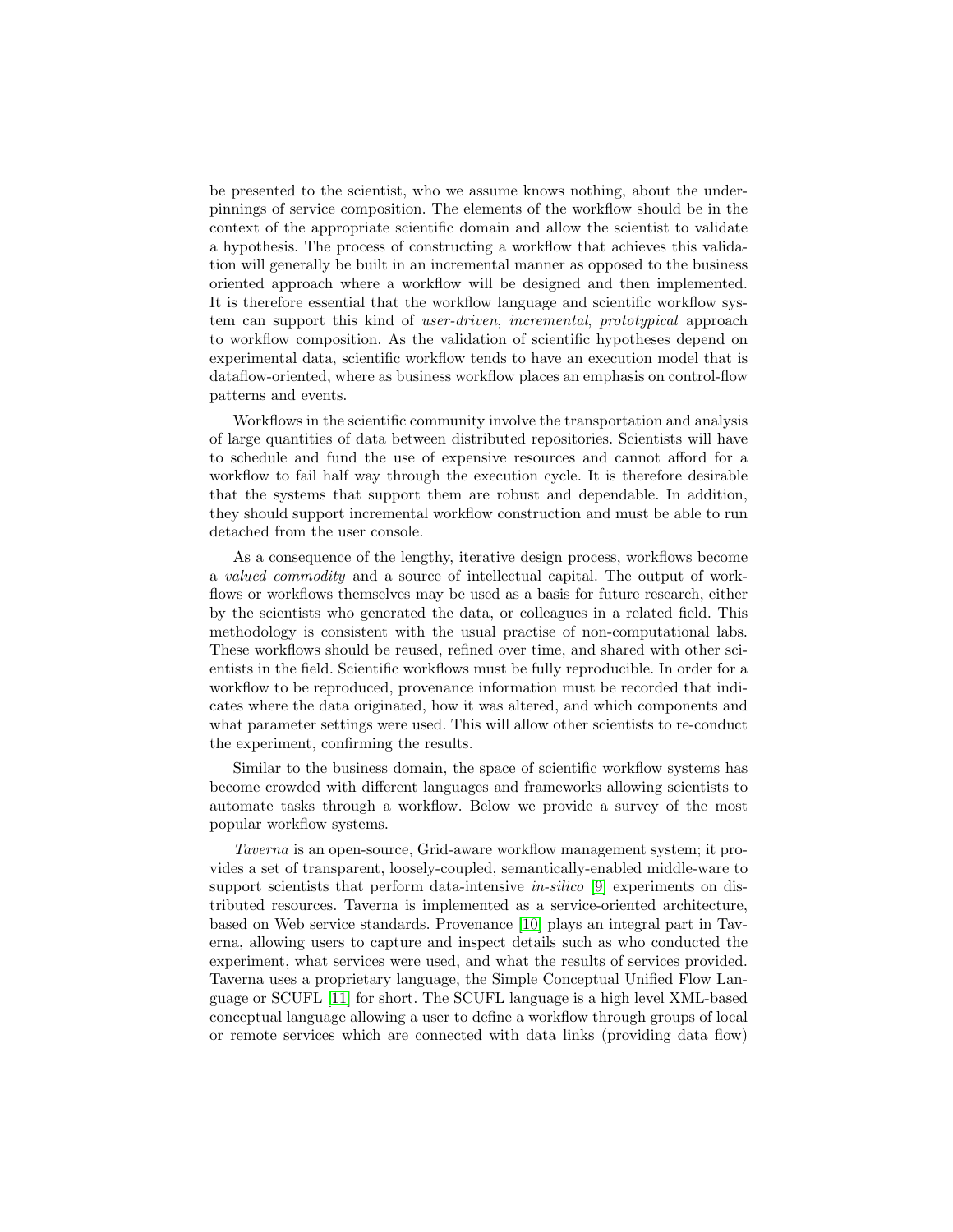and control links (allowing coordination of services not connected through data flow). The Taverna workbench depends on the FreeFluo engine [\[9\]](#page-7-4).

Kepler [\[12\]](#page-7-7) is an open-source scientific workflow engine with contributors from a range of application-oriented research projects. Kepler is built upon the Ptolemy II system [\[13\]](#page-7-8) based at the University of California at Berkeley, which is a mature dataflow-oriented workflow architecture. In Kepler, the focus is on actor-oriented design. Actors are re-usable independent blocks of computation, such as: Web services, database calls etc. They consume data from a set of inports and write data to a set of outports. A group of actors can then be wired together by introducing a mapping from outports to inports. A novel feature in Kepler allows the actor communication (dataflow) concerns to be separated from the overall workflow coordination, which is defined in a separate component called a director. This separation allows a workflow model to be run with different execution semantics, such as synchronous dataflow and process networks. Kepler provides a large variety of computational models inherited from the Ptolemy II system and uses the proprietary Modelling Markup Language.

Triana [\[14\]](#page-7-9) is an open-source problem solving environment and a test application for the GridLab project [\[15\]](#page-7-10). It is designed to define, process, analyse, manage, execute and monitor workflows. The toolkit allows users to compose workflows graphically by dragging programming components called units or tools onto a workspace; connectivity is achieved by wiring components together using data and control links. Triana can distribute sections of a workflow to remote machines through a connected peer-to-peer network. Triana supports multiple languages by allowing different workflow readers/writers to be plugged in, including: Web Services Flow Language (WSFL), Directed Acyclic Graph (DAG), Business Process Execution Language (BPEL) and Petrinet formats.

Planning for Execution in Grids or Pegasus [\[16\]](#page-7-11) is a framework which maps scientific workflows onto distributed resources such as a Grid. Abstract workflows designed by a domain scientist are independent of any resources they will be executed on, this allows a scientist to focus on workflow design rather than having to decide which physical resources to use. Pegasus then attempts to find a mapping of the tasks to the available resources for execution at runtime through the use of Artificial Intelligence planning techniques. Pegasus uses the proprietary language, DAX at the abstract level which is an XML representation of DAG.

GridNexus [\[17\]](#page-7-12) is a graphical system for creating and executing scientific workflows in a Grid environment. GridNexus allows the user to assemble complex processes involving data retrieval, analysis and visualisation by building a directed acyclic graph (DAG) in a visual environment. The graphical user interface (GUI) of GridNexus, like Kepler is based on Ptolemy II from UC Berkeley. Once a scientist has designed a workflow using the GUI editor it is translated into the proprietary XML-based language, JXPL. Importantly GridNexus separates the GUI from the execution of the workflow, hence once constructed a workflow (described using JXPL) can be executed locally or remotely.

DiscoveryNet [\[18\]](#page-7-13) is an EPSRC funded project to build a platform for scientific knowledge discovery from the data generated by a wide variety of high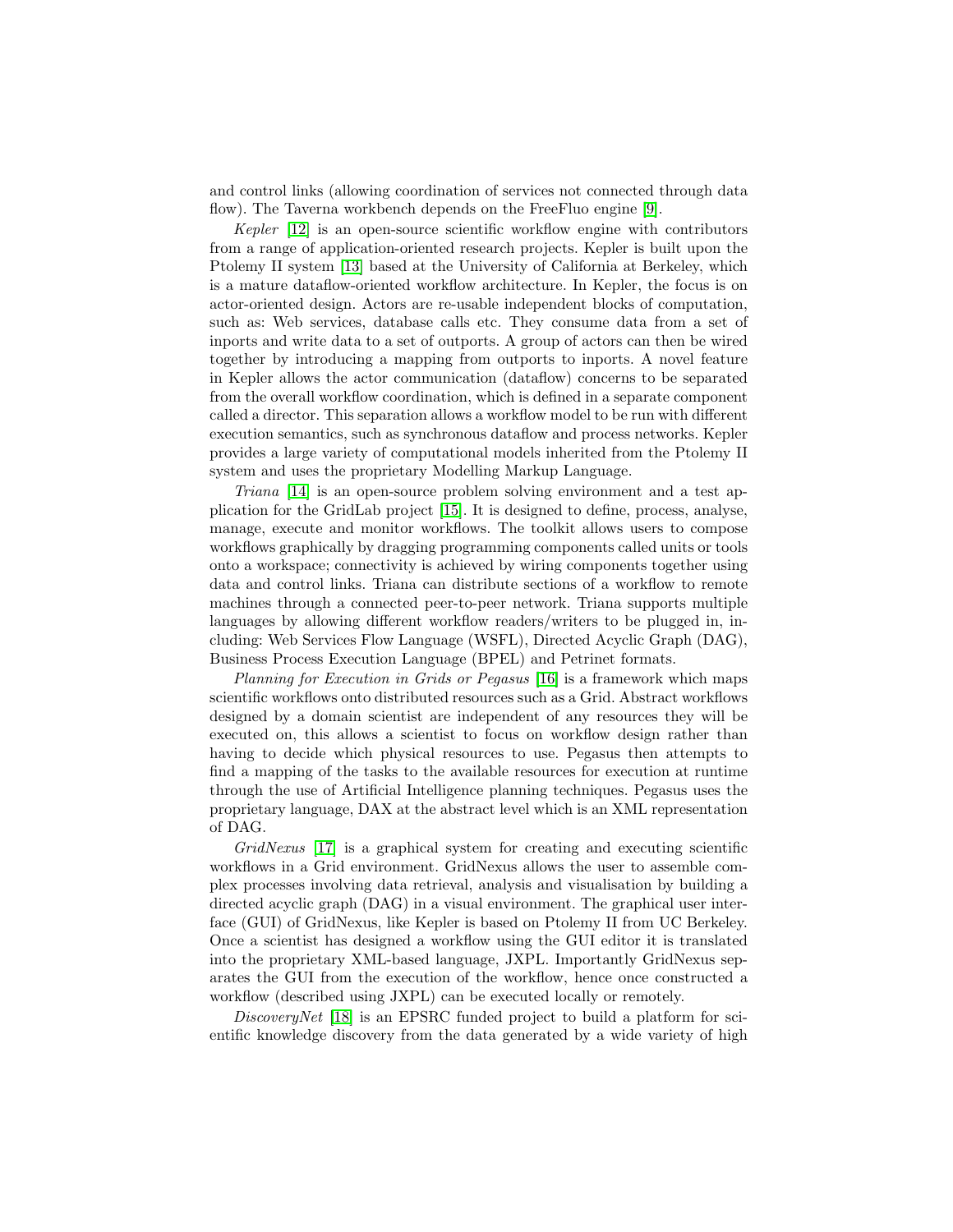throughput devices at Imperial College, London. DiscoveryNet takes a serviceoriented view and provides a concrete implementation firstly for scientists to plan, manage and share knowledge discovery and secondly for service providers to publish data mining and data analysis software components. The Discovery Process Markup Language (DPML) is a proprietary XML-based language which describes process as dataflow graphs, a user can compose a workflow by wiring together nodes (which represent datasets and functions) as a directed acyclic graph.

Other projects worth referencing are the Bioinformatics Workflow Builder Interface (BioWBI) [\[19\]](#page-7-14), an IBM Web-based environment for constructing and executing workflows in the Life Sciences community, GridBus [\[20\]](#page-7-15), a Grid-aware workflow execution environment, Imperial College e-Science Networked Infrastructure (ICENI) [\[21\]](#page-7-16), and Magenta [\[22\]](#page-7-17), an open-source, decentralised Web services composition tool. The Workflow Enactment Engine Project (WEEP) aims to implement an easy to use workflow enactment engine for WS-I/WSRF services using WS-BPEL 2.0 (Web Services Business Process Execution Language) as a formalism to process and execute workflows, which currently focus on data mining tasks [\[23\]](#page-7-18).

#### 4 Discussion

Through our experience of evaluating workflow frameworks, this paper makes the following observations for improvements and future research concerning usability, sustainability and tool adoption:

Collaboration is key. With so many tools available, it is essential that researchers from multiple domains form collaborative groups to meet and discuss the common, overlapping requirements. Collaboration is necessary in order to prevent implementing highly specific, hardly used features, as well as preventing reinvention of any wheels.

Use a conventional scripting language instead. There is increased interest and hype surrounding workflow technology and often it is oversold to domain scientists. Existing scripting languages (Perl etc.) have received much investment, both in the form of training and in the development of features such as debugging, extensive add-on libraries and integrated editors. These features have yet to be included in workflow systems. Workflow systems essentially have to start from scratch, re-implementing each feature for a specific framework.

Do not implement another workflow language. As demonstrated by our survey of workflow technology, implementing yet another workflow language is the last thing that researchers should be doing. There are many well developed and well supported frameworks, which researchers should first investigate.

Abstract is not abstract enough. "Research your domain" may seem like an obvious statement, but it is a fact that the day-to-day tools that scientists use differ vastly from one domain to the next. Experience with working alongside domain scientists has taught us that wet laboratory biologists are uncomfortable using even the most abstract workflow tools currently available. Problem solving in terms of services is outside the normal pattern of thinking. On the other end of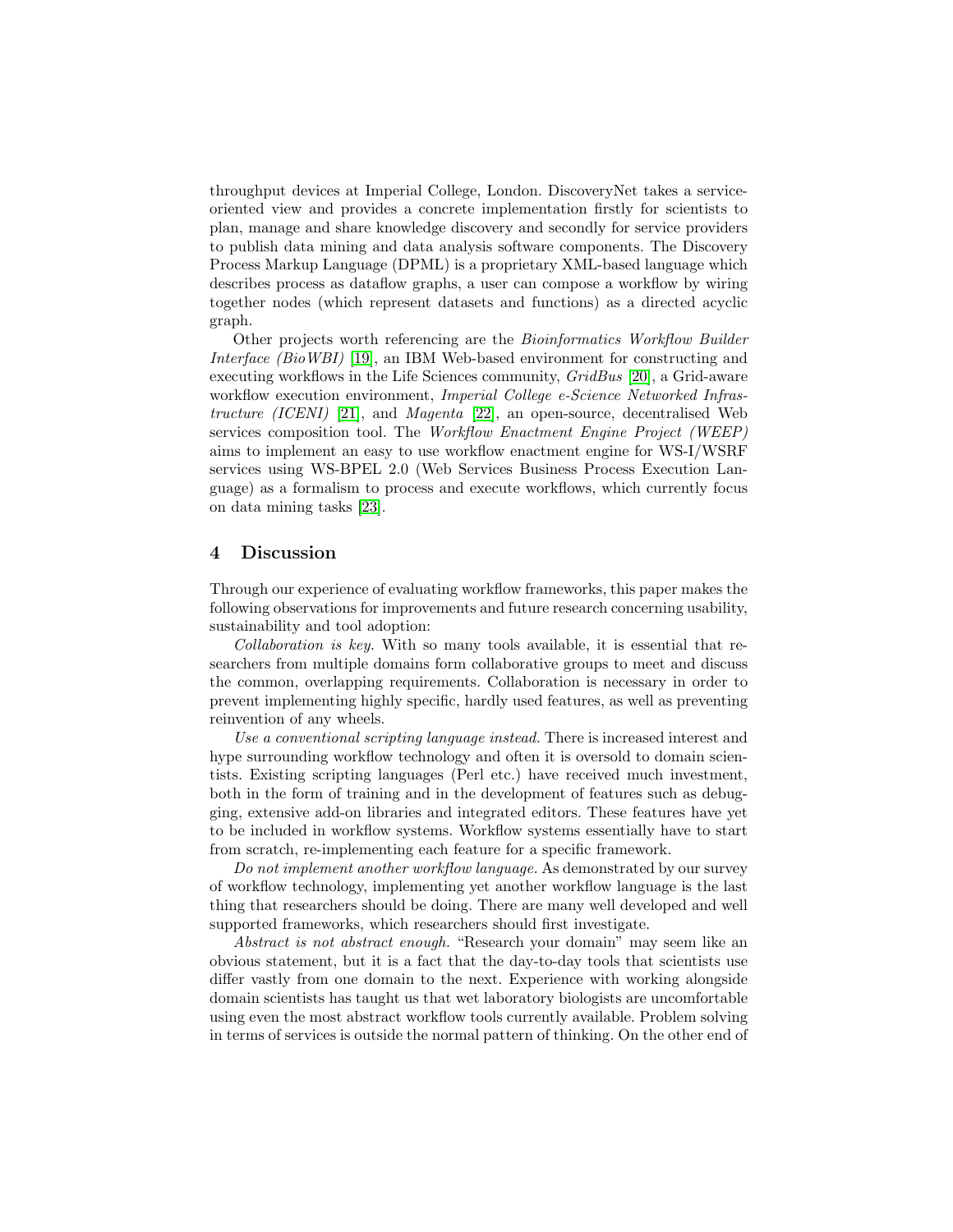the spectrum, physics researchers are comfortable with command-line tools and are used to thinking about problems in terms of programming. Tools need to be tailored to the domain instead of being built by computer scientists for computer scientists. Research into intelligent, abstract editors should be a priority for the scientific community, preliminary examples can be seen through the Taverna and Pegasus frameworks.

Stick to standards. It is still unclear if the processes required of a scientific domain can be captured using business workflow technology such as BPEL. To this end, does it make sense to create languages specifically for scientific workflow, like SCUFL which is used in Taverna? BPEL has become the de-facto standard workflow language, supported by industrial strength software implementations by major vendors. With this level of support, from the perspective of the user it makes sense to stick to standards instead of tying oneself to a proprietary workflow language. If software development and tool support terminates on one of the proprietary frameworks, workflows will need to be re-implemented from scratch. Instead, standards need to be viewed in a different way, research needs to be targeted at providing powerful abstraction mechanisms for languages such as BPEL and providing integrated tool support. These mechanisms should allow scientists to model workflows from higher levels of abstraction and automatically translate them into BPEL processes that will run on any BPEL workflow engine. BPEL designer, which is part of OMII-UK software stack, is an initial step at providing these abstractions.

Portal-based access. Through our experience, even if workflow tools are made available to domain scientists they often cannot and will not download and install them. These tools need to be made available through portals, taking advantage of thin client technology such as AJAX.

It is clear from our survey of existing workflow technology that the space is starting to get crowded with competing alternatives. Business workflow specifications and standards are the result of rival companies negotiations. With these concrete standards come industrial strength software. Scientific workflow on the other hand is a relatively new area of interest, each project has its own unique set of requirements and often develops yet another proprietary language and workflow execution engine.

To encourage the adoption of existing tools, this paper has presented a concise survey of business and scientific workflow technologies. Furthermore, we have pointed out important research directions that make the existing technologies more suitable within the context of scientific workflow.

#### References

- <span id="page-6-0"></span>1. Hollingsworth, D.: The Workflow Reference Model. Workflow Management Coalition. Document Number tc00-1003 edn. (1995)
- <span id="page-6-1"></span>2. The OASIS Committee: Web Services Business Process Execution Language (WS-BPEL) Version 2.0 (2007)
- <span id="page-6-2"></span>3. Wassermann, B., et al.: Sedna: A BPEL-based environment for visual scientific workflow modelling. Workflows for eScience - Scientific Workflows for Grids (2006)
- <span id="page-6-3"></span>4. van der Aalst, W., ter Hofstede, A.: Yet another workflow language. Information Systems 30(4) (2005) 245–275